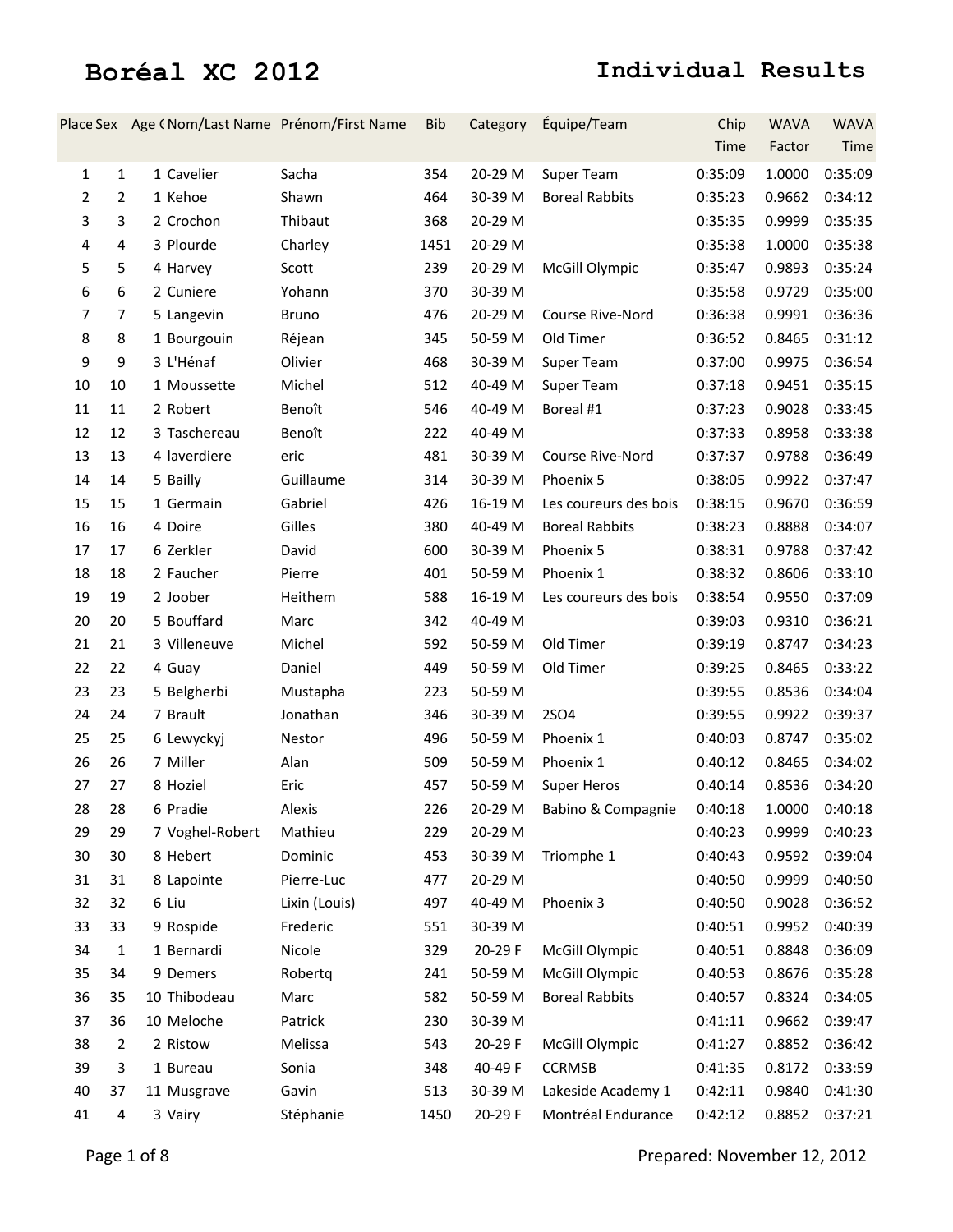|    |    | Place Sex Age (Nom/Last Name Prénom/First Name |              | <b>Bib</b> | Category | Équipe/Team             | Chip    | <b>WAVA</b> | <b>WAVA</b> |
|----|----|------------------------------------------------|--------------|------------|----------|-------------------------|---------|-------------|-------------|
|    |    |                                                |              |            |          |                         | Time    | Factor      | Time        |
| 42 | 38 | 7 Bossi                                        | Richard      | 339        | 40-49 M  | Les coureurs des bois   | 0:42:17 | 0.8817      | 0:37:17     |
| 43 | 5  | 2 Burelli                                      | Nadia        | 349        | 40-49 F  | <b>Boreal Re-Belles</b> | 0:42:27 | 0.8513      | 0:36:08     |
| 44 | 39 | 12 Leduc                                       | Ghislain     | 485        | 30-39 M  | Jeudis-à-Gillo          | 0:42:31 | 0.9521      | 0:40:28     |
| 45 | 40 | 1 Stock                                        | Jean-Benoît  | 574        | 13-15 M  |                         | 0:42:31 | 0.8894      | 0:37:49     |
| 46 | 41 | 11 Cooper                                      | David        | 240        | 50-59 M  |                         | 0:42:32 | 0.8536      | 0:36:18     |
| 47 | 6  | 3 Charest                                      | Sylvie       | 356        | 40-49 F  |                         | 0:42:39 | 0.8513      | 0:36:18     |
| 48 | 42 | 13 Lemarchand                                  | Etienne      | 493        | 30-39 M  | Super Team              | 0:42:40 | 0.9885      | 0:42:10     |
| 49 | 7  | 4 Craig                                        | Shawna       | 366        | 20-29 F  | <b>Boreal Re-Belles</b> | 0:42:40 | 0.8852      | 0:37:46     |
| 50 | 43 | 1 Cadotte                                      | Gilles       | 351        | 60-69 M  | <b>CCRMSB</b>           | 0:42:45 | 0.7972      | 0:34:05     |
| 51 | 44 | 2 Lavoie                                       | Marcel       | 483        | 60-69 M  | Boreal #1               | 0:42:47 | 0.7620      | 0:32:36     |
| 52 | 8  | 1 Voghel                                       | Louise       | 594        | 50-59 F  | Old Timer               | 0:42:55 | 0.7139      | 0:30:39     |
| 53 | 45 | 14 Giroux                                      | Alexis       | 433        | 30-39 M  |                         | 0:43:05 | 0.9952      | 0:42:52     |
| 54 | 46 | 15 Leroux                                      | Frédéric     | 495        | 30-39 M  |                         | 0:43:15 | 0.9840      | 0:42:33     |
| 55 | 47 | 9 Fontaine                                     | Julien       | 409        | 20-29 M  |                         | 0:43:15 | 0.9999      | 0:43:15     |
| 56 | 48 | 16 Tourangeau                                  | Mathieu      | 585        | 30-39 M  | Course Rive-Nord        | 0:43:16 | 0.9662      | 0:41:49     |
| 57 | 49 | 2 Ratcliffe                                    | Caelan       | 232        | 13-15 M  | PC Power                | 0:43:19 | 0.9091      | 0:39:23     |
| 58 | 50 | 8 Sturmer                                      | Marcio       | 575        | 40-49 M  | CF de l'Ouest II        | 0:43:19 | 0.9380      | 0:40:38     |
| 59 | 9  | 4 Laroche                                      | Elise        | 479        | 40-49 F  | Course Rive-Nord        | 0:43:21 | 0.8249      | 0:35:45     |
| 60 | 51 | 10 Di loia                                     | Massimo      | 1449       | 20-29 M  | Babino & Compagnie      | 0:43:33 | 1.0000      | 0:43:33     |
| 61 | 52 | 17 Rocher                                      | Olivier      | 548        | 30-39 M  |                         | 0:43:39 | 0.9729      | 0:42:28     |
| 62 | 53 | 12 Nault                                       | Jacques      | 516        | 50-59 M  | Jeudis-à-Gillo          | 0:43:42 | 0.8676      | 0:37:55     |
| 63 | 54 | 18 Comtois                                     | Nicolas      | 362        | 30-39 M  |                         | 0:43:47 | 0.9922      | 0:43:27     |
| 64 | 55 | 19 Latourelle                                  | Alexandre    | 480        | 30-39 M  | Jeudis-à-Gillo          | 0:43:50 | 0.9729      | 0:42:39     |
| 65 | 56 | 9 Faucher                                      | luc          | 400        | 40-49 M  |                         | 0:43:51 | 0.8817      | 0:38:40     |
| 66 | 57 | 11 Croteau                                     | Étienne      | 369        | 20-29 M  |                         | 0:43:52 | 1.0000      | 0:43:52     |
| 67 | 58 | 12 Babineau                                    | Olivier      | 227        | 20-29 M  | Babino & Compagnie      | 0:43:59 | 1.0000      | 0:43:59     |
| 68 | 59 | 13 Aoun                                        | Pascal       | 225        | 20-29 M  | Babino & Compagnie      | 0:44:00 | 1.0000      | 0:44:00     |
| 69 | 60 | 13 Golovanov                                   | Dmitri       | 441        | 50-59 M  |                         | 0:44:02 | 0.8536      | 0:37:35     |
| 70 | 61 | 3 Papin                                        | Normand      | 523        | 60-69 M  | <b>CCRMSB</b>           | 0:44:12 | 0.7761      | 0:34:19     |
| 71 | 62 | 10 Martell                                     | <b>Brian</b> | 502        | 40-49 M  | Phoenix 3               | 0:44:24 | 0.8888      | 0:39:27     |
| 72 | 63 | 14 Daigle                                      | André        | 372        | 50-59 M  |                         | 0:44:30 | 0.8676      | 0:38:36     |
| 73 | 10 | 5 Dupuis                                       | Marie-Ève    | 387        | 20-29 F  |                         | 0:44:35 | 0.8852      | 0:39:28     |
| 74 | 64 | 11 El-Hajj                                     | Ziad         | 391        | 40-49 M  | <b>Bois Franc</b>       | 0:44:36 | 0.8958      | 0:39:57     |
| 75 | 65 | 4 Bellon                                       | Aldo         | 327        | 60-69 M  | <b>Boreal Rabbits</b>   | 0:44:36 | 0.7832      | 0:34:56     |
| 76 | 11 | 2 Huot                                         | Marilyn      | 459        | 50-59 F  | Boreal #1               | 0:44:37 | 0.6946      | 0:30:59     |
| 77 | 12 | 1 Lacharité                                    | Anne-Marie   | 470        | 30-39 F  |                         | 0:44:37 | 0.8849      | 0:39:29     |
| 78 | 66 | 3 McMillan                                     | Matthew      | 234        | 13-15 M  | PC Power                | 0:44:41 | 0.9266      | 0:41:24     |
| 79 | 67 | 15 Thaw                                        | Michael      | 581        | 50-59 M  | <b>Boreal Pirates</b>   | 0:44:43 | 0.8536      | 0:38:10     |
| 80 | 68 | 16 Borduas                                     | François     | 338        | 50-59 M  | Old Timer               | 0:44:43 | 0.8676      | 0:38:48     |
| 81 | 69 | 12 Collins                                     | Pierre       | 361        | 40-49 M  |                         | 0:44:43 | 0.8958      | 0:40:04     |
| 82 | 13 | 2 Sanchez                                      | Edith        | 559        | 30-39 F  |                         | 0:44:46 | 0.8814      | 0:39:28     |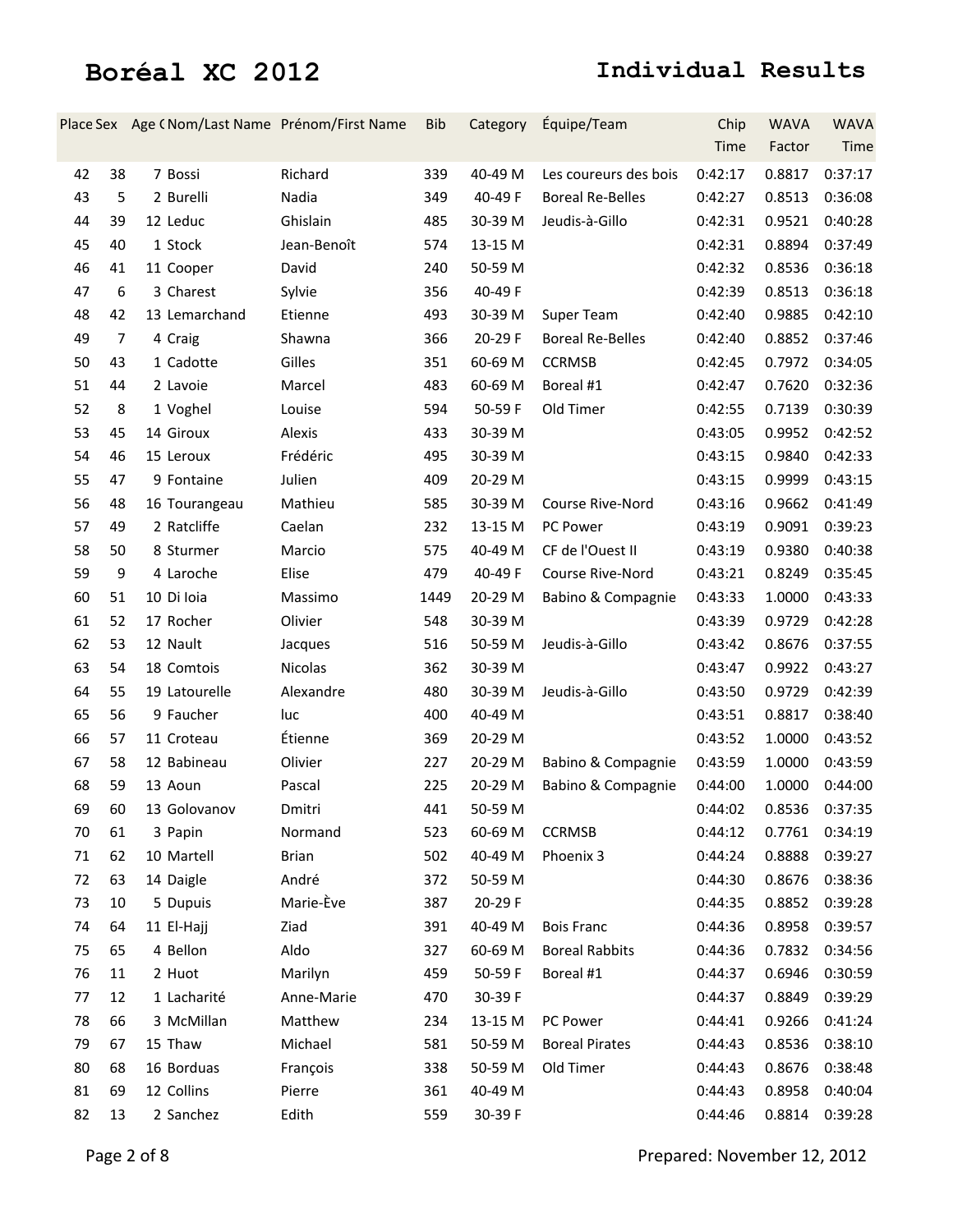|         |     |                             | Place Sex Age (Nom/Last Name Prénom/First Name | Bib  | Category | Équipe/Team                  | Chip           | <b>WAVA</b> | <b>WAVA</b> |
|---------|-----|-----------------------------|------------------------------------------------|------|----------|------------------------------|----------------|-------------|-------------|
|         |     |                             |                                                |      |          |                              | Time           | Factor      | Time        |
| 83      | 70  | 14 Langdeau                 | Dominic                                        | 472  | 20-29 M  |                              | 0:44:50        | 0.9991      | 0:44:47     |
| 84      | 71  | 13 Alexiou                  | Costa                                          | 302  | 40-49 M  | <b>Bois Franc</b>            | 0:44:58        | 0.9099      | 0:40:54     |
| 85      | 14  | 6 Fitzgibbon                | Camila                                         | 407  | 20-29 F  | Phoenix 4                    | 0:45:01        | 0.8852      | 0:39:51     |
| 86      | 72  | 14 Vasconcellos             | Marcos                                         | 591  | 40-49 M  |                              | 0:45:10        | 0.9451      | 0:42:41     |
| 87      | 73  | 17 Roy                      | Denis                                          | 554  | 50-59 M  |                              | 0:45:30        | 0.8747      | 0:39:48     |
| 88      | 74  | 15 Hébert                   | <b>Benoit</b>                                  | 455  | 40-49 M  | <b>Boreal Pirates</b>        | 0:45:33        | 0.8817      | 0:40:09     |
| 89      | 75  | 16 Gantous                  | Paul                                           | 420  | 40-49 M  | <b>Boreal Pirates</b>        | 0:45:36        | 0.8817      | 0:40:13     |
| 90      | 76  | 20 Henry                    | Mathieu                                        | 456  | 30-39 M  | CF de l'Ouest I              | 0:45:40        | 0.9729      | 0:44:26     |
| 91      | 15  | 1 Lee                       | Taylor                                         | 488  | 16-19F   |                              | 0:45:45        | 0.8817      | 0:40:20     |
| 92      | 16  | 7 Melancon                  | joliane                                        | 507  | 20-29 F  | <b>Super Heros</b>           | 0:45:47        | 0.8852      | 0:40:31     |
| 93      | 77  | 17 Nadeau                   | Francois                                       | 514  | 40-49 M  |                              | 0:45:52        | 0.9028      | 0:41:25     |
| 94      | 17  | 8 Gervais-Cartier           | Alexandra                                      | 427  | 20-29 F  |                              | 0:45:59        | 0.8852      | 0:40:42     |
| 95      | 78  | 18 Traboulsi                | Emile                                          | 587  | 40-49 M  | <b>Bois Franc</b>            | 0:45:59        | 0.9028      | 0:41:31     |
| 96      | 79  | 21 Sampaio                  | Marcelo                                        | 558  | 30-39 M  | Phoenix 4                    | 0:46:01        | 0.9592      | 0:44:09     |
| 97      | 80  | 15 Fournier                 | Xavier                                         | 414  | 20-29 M  |                              | 0:46:02        | 1.0000      | 0:46:02     |
| 98      | 18  | 9 Lapointe                  | Audrey                                         | 478  | 20-29 F  | <b>Super Heros</b>           | 0:46:02        | 0.8852      | 0:40:45     |
| 99      | 81  | 16 Charlebois               | Gabriel                                        | 357  | 20-29 M  | Les cochons du monde 0:46:03 |                | 1.0000      | 0:46:03     |
| 100     | 82  | 5 Moureaux                  | Alain                                          | 1452 | 60-69 M  |                              | 0:46:08        | 0.7691      | 0:35:29     |
| 101     | 19  | 5 Auger                     | Isabelle                                       | 312  | 40-49 F  | Old Timer                    | 0:46:08        | 0.8567      | 0:39:31     |
| 102     | 20  | 10 Cloutier Provencl Magali |                                                | 360  | 20-29 F  | Les cochons du monde 0:46:11 |                | 0.8852      | 0:40:53     |
| 103     | 83  | 22 Jarry                    | Mathieu                                        | 460  | 30-39 M  | <b>2SO4</b>                  | 0:46:14        | 0.9885      | 0:45:42     |
| 104     | 84  | 19 Bernicky                 | Denis                                          | 330  | 40-49 M  | Penguins                     | 0:46:18        | 0.8817      | 0:40:50     |
| 105     | 85  | 1 Ducharme                  | Jean-Guy                                       | 386  | 70-99 M  | Les coureurs des bois        | 0:46:24        | 0.7230      | 0:33:33     |
| 106     | 86  | 20 Hebert                   | Sylvain                                        | 454  | 40-49 M  | <b>Super Heros</b>           | 0:46:38        | 0.8817      | 0:41:07     |
| 107     | 87  | 17 Estrada                  | Daniel                                         | 399  | 20-29 M  |                              | 0:46:49        | 0.9991      | 0:46:47     |
| 108     | 88  | 18 Erfle                    | Rudy                                           | 395  | 50-59 M  |                              | 0:46:50        | 0.8606      | 0:40:19     |
| 109     | 89  | 21 Balta                    | Daniel                                         | 1460 | 40-49 M  |                              | 0:46:54        | 0.9451      | 0:44:19     |
| 110     | 21  | 3 Baker                     | Katherine                                      | 315  |          | 30-39 F Lakeside Academy 2   | 0:46:54 0.8830 |             | 0:41:25     |
| 111     | 90  | 23 Tremblay                 | Mathieu                                        | 589  | 30-39 M  |                              | 0:46:57        | 0.9885      | 0:46:25     |
| 112     | 91  | 24 Lavoie                   | Philippe                                       | 482  | 30-39 M  |                              | 0:47:00        | 0.9922      | 0:46:38     |
| 113     | 92  | 3 Buhana                    | Jesse                                          | 246  | 16-19 M  |                              | 0:47:00        | 0.9550      | 0:44:53     |
| 114     | 93  | 4 Guay                      | Olivier                                        | 450  | 16-19 M  |                              | 0:47:03        | 0.9550      | 0:44:56     |
| 115     | 94  | 19 Dalphond                 | Daniel                                         | 373  | 50-59 M  |                              | 0:47:03        | 0.8747      | 0:41:09     |
| 116     | 95  | 22 Beaupré                  | Pierre                                         | 325  | 40-49 M  |                              | 0:47:19        | 0.8817      | 0:41:43     |
| 117     | 96  | 20 Banos                    | Jean-Marie                                     | 316  | 50-59 M  |                              | 0:47:20        | 0.8747      | 0:41:24     |
| 118     | 97  | 21 Audet                    | Bernard                                        | 231  | 50-59 M  |                              | 0:47:24        | 0.8747      | 0:41:28     |
| 119     | 98  | 25 Fortin                   | Patrick                                        | 413  | 30-39 M  |                              | 0:47:25        | 0.9521      | 0:45:09     |
| 120     | 99  | 22 Grondin                  | Jean                                           | 448  | 50-59 M  | <b>Bois Franc</b>            | 0:47:26        | 0.8254      | 0:39:09     |
| 121     | 100 | 23 Salvatore                | Romeo                                          | 557  | 50-59 M  |                              | 0:47:26        | 0.8254      | 0:39:09     |
| 122     | 101 | 18 Giannuzzo                | Nicholas                                       | 429  | 20-29 M  |                              | 0:47:28        | 0.9961      | 0:47:17     |
| 123 102 |     | 19 Garcia                   | Jonathan                                       | 421  | 20-29 M  |                              | 0:47:29        | 0.9961      | 0:47:18     |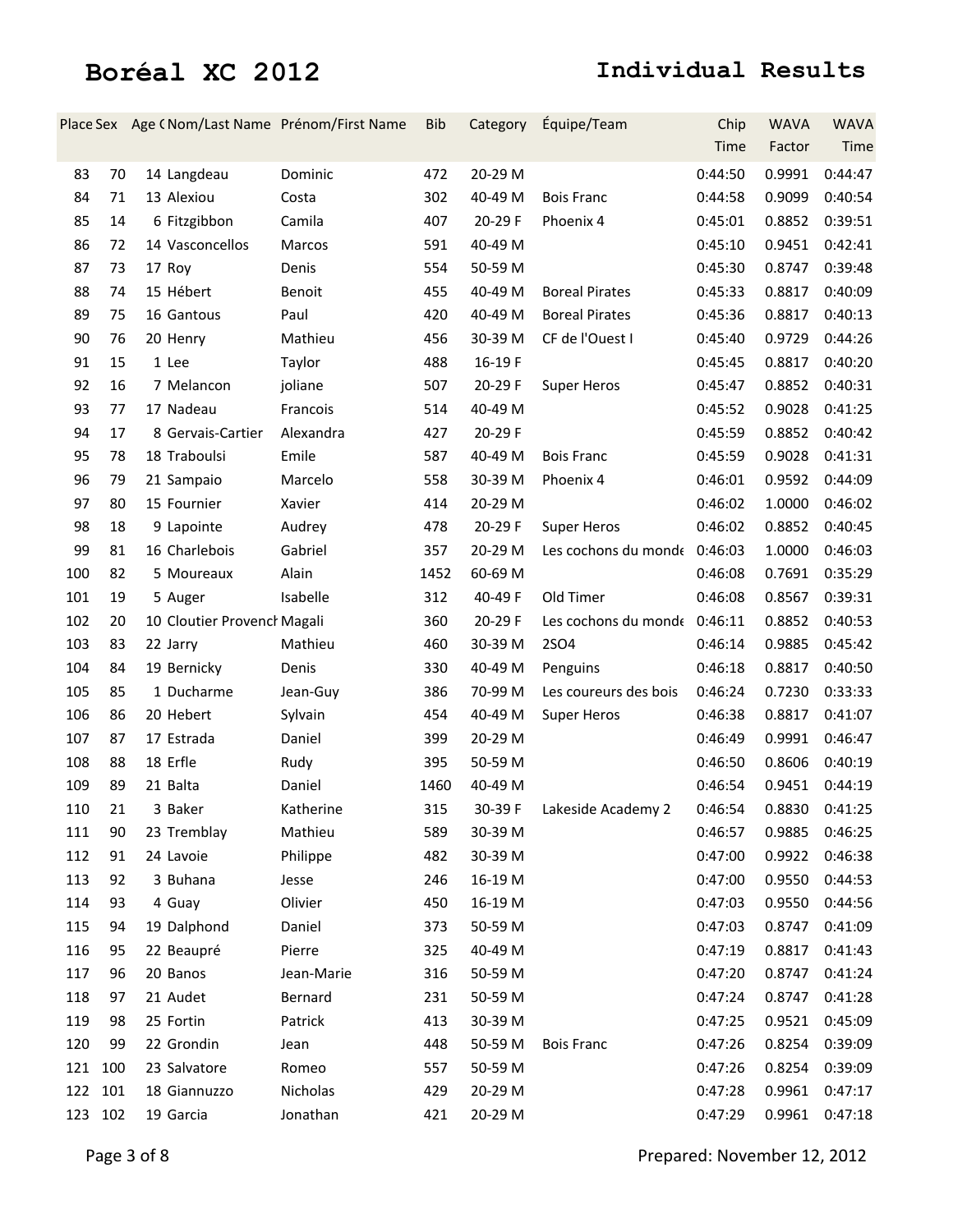|         |     | Place Sex Age (Nom/Last Name Prénom/First Name |                 | <b>Bib</b> | Category | Équipe/Team             | Chip    | <b>WAVA</b> | <b>WAVA</b>    |
|---------|-----|------------------------------------------------|-----------------|------------|----------|-------------------------|---------|-------------|----------------|
|         |     |                                                |                 |            |          |                         | Time    | Factor      | Time           |
| 124     | 22  | 6 Gambu                                        | Isabelle        | 419        | 40-49 F  |                         | 0:47:31 | 0.8454      | 0:40:11        |
| 125     | 103 | 23 Price                                       | <b>Brian</b>    | 537        | 40-49 M  |                         | 0:47:38 | 0.9240      | 0:44:01        |
| 126 104 |     | 24 wilson                                      | chris           | 599        | 50-59 M  |                         | 0:47:45 | 0.8606      | 0:41:06        |
| 127     | 105 | 5 Lefebvre                                     | Samuel          | 489        | 16-19 M  |                         | 0:47:51 | 0.9790      | 0:46:51        |
| 128     | 106 | 25 Foroglou                                    | Chris           | 411        | 50-59 M  | Phoenix 2               | 0:47:55 | 0.8465      | 0:40:33        |
| 129     | 107 | 20 Gelineau                                    | Mathieu         | 423        | 20-29 M  | <b>2SO4</b>             | 0:47:57 | 1.0000      | 0:47:57        |
| 130     | 23  | 7 Foley                                        | Sheila          | 408        | 40-49 F  | <b>Boreal Re-Belles</b> | 0:48:07 | 0.8090      | 0:38:55        |
| 131     | 108 | 24 Argue                                       | Gordon          | 308        | 40-49 M  |                         | 0:48:12 | 0.8817      | 0:42:30        |
| 132     | 24  | 8 Emery                                        | Lucy            | 392        | 40-49 F  | Phoenix 5               | 0:48:13 | 0.8567      | 0:41:19        |
| 133     | 109 | 26 Lee                                         | Donald          | 487        | 50-59 M  |                         | 0:48:16 | 0.8465      | 0:40:51        |
| 134     | 25  | 4 Allen                                        | Caroline        | 304        | 30-39 F  | Course Rive-Nord        | 0:48:16 | 0.8830      | 0:42:37        |
| 135     | 110 | 6 Robichaud                                    | Roland          | 243        | 60-69 M  | Old Timer               | 0:48:18 | 0.7479      | 0:36:08        |
| 136     | 111 | 27 Granger                                     | Benoit          | 444        | 50-59 M  |                         | 0:48:19 | 0.8676      | 0:41:55        |
| 137     | 26  | 5 Enright                                      | Lauren          | 393        | 30-39 F  | Penguins                | 0:48:24 | 0.8842      | 0:42:48        |
| 138     | 112 | 21 Erfle                                       | Amile           | 396        | 20-29 M  |                         | 0:48:24 | 0.9961      | 0:48:13        |
| 139 113 |     | 6 Abdallah                                     | Hassib          | 301        | 16-19 M  |                         | 0:48:39 | 0.9550      | 0:46:27        |
| 140     | 114 | 22 Edger-Sauve                                 | francois-xavier | 390        | 20-29 M  | CF de l'Ouest I         | 0:48:43 | 1.0000      | 0:48:43        |
| 141 115 |     | 23 Roy                                         | Toulouse        | 553        | 20-29 M  | CF de l'Ouest I         | 0:48:47 | 1.0000      | 0:48:47        |
| 142 116 |     | 25 Globensky                                   | Andre           | 437        | 40-49 M  | Jeudis-à-Gillo          | 0:48:54 | 0.9310      | 0:45:32        |
| 143     | 27  | 9 Junod Bracco                                 | Sandrine        | 463        | 40-49 F  |                         | 0:48:57 | 0.8172      | 0:40:00        |
| 144     | 28  | 6 Allard                                       | Isabelle        | 303        | 30-39 F  | Triomphe 1              | 0:48:59 | 0.8701      | 0:42:37        |
| 145     | 117 | 26 Gomez                                       | Alvaro          | 442        | 40-49 M  |                         | 0:49:04 | 0.9451      | 0:46:22        |
| 146     | 118 | 26 Doyle                                       | Stephen         | 383        | 30-39 M  |                         | 0:49:06 | 0.9592      | 0:47:06        |
| 147 119 |     | 27 Delage                                      | Patrice         | 375        | 40-49 M  | The Admins              | 0:49:14 | 0.8817      | 0:43:25        |
| 148     | 120 | 28 Geller                                      | Adrian          | 424        | 40-49 M  | The Admins              | 0:49:23 | 0.9028      | 0:44:35        |
| 149     | 121 | 2 Grivakes                                     | Peter           | 447        | 70-99 M  | Boreal #1               | 0:49:24 | 0.7230      | 0:35:43        |
| 150     | 29  | 11 Erfle                                       | Eva             | 398        | 20-29 F  |                         | 0:49:26 | 0.8852      | 0:43:45        |
| 151 122 |     | 28 Joycey                                      | Phil            | 462        | 50-59 M  |                         | 0:49:27 |             | 0.8465 0:41:52 |
| 152 123 |     | 24 Bromby                                      | Matthew         | 217        | 20-29 M  | <b>Boreal Runners</b>   | 0:49:29 | 1.0000      | 0:49:29        |
| 153 124 |     | 27 Masse                                       | Sylvain         | 247        | 30-39 M  |                         | 0:49:30 | 0.9729      | 0:48:10        |
| 154     | 30  | 10 Lanni                                       | Luciana         | 475        | 40-49 F  | Phoenix 3               | 0:49:37 | 0.8002      | 0:39:42        |
| 155     | 31  | 7 Paquette                                     | Julie           | 524        | 30-39 F  |                         | 0:49:39 | 0.8701      | 0:43:12        |
| 156 125 |     | 25 Robert                                      | Jérémie         | 545        | 20-29 M  | Super Team              | 0:49:39 | 0.9991      | 0:49:37        |
| 157 126 |     | 7 D'Amour                                      | Richard         | 221        | 60-69 M  |                         | 0:49:42 | 0.7761      | 0:38:34        |
| 158     | 32  | 11 Palmieri                                    | Elena           | 218        | 40-49 F  | <b>Boreal Re-Belles</b> | 0:49:44 | 0.8513      | 0:42:20        |
| 159 127 |     | 28 McGuigan                                    | Craig           | 236        | 30-39 M  |                         | 0:49:44 | 0.9521      | 0:47:21        |
| 160     | 33  | 1 Forsyth                                      | Elin            | 412        | 13-15 F  |                         | 0:49:46 | 0.8450      | 0:42:03        |
| 161 128 |     | 29 Renaud                                      | Serge           | 237        | 50-59 M  |                         | 0:49:50 | 0.8324      | 0:41:29        |
| 162 129 |     | 4 Cuoci                                        | Alexandre       | 371        | 13-15 M  | PC Power                | 0:49:59 | 0.9266      | 0:46:19        |
| 163 130 |     | 30 Allore                                      | Andre           | 305        | 50-59 M  |                         | 0:50:03 | 0.8606      | 0:43:04        |
| 164 131 |     | 29 Arpin                                       | Jean Louis      | 310        | 30-39 M  | 2SO4                    | 0:50:05 | 0.9885      | 0:49:30        |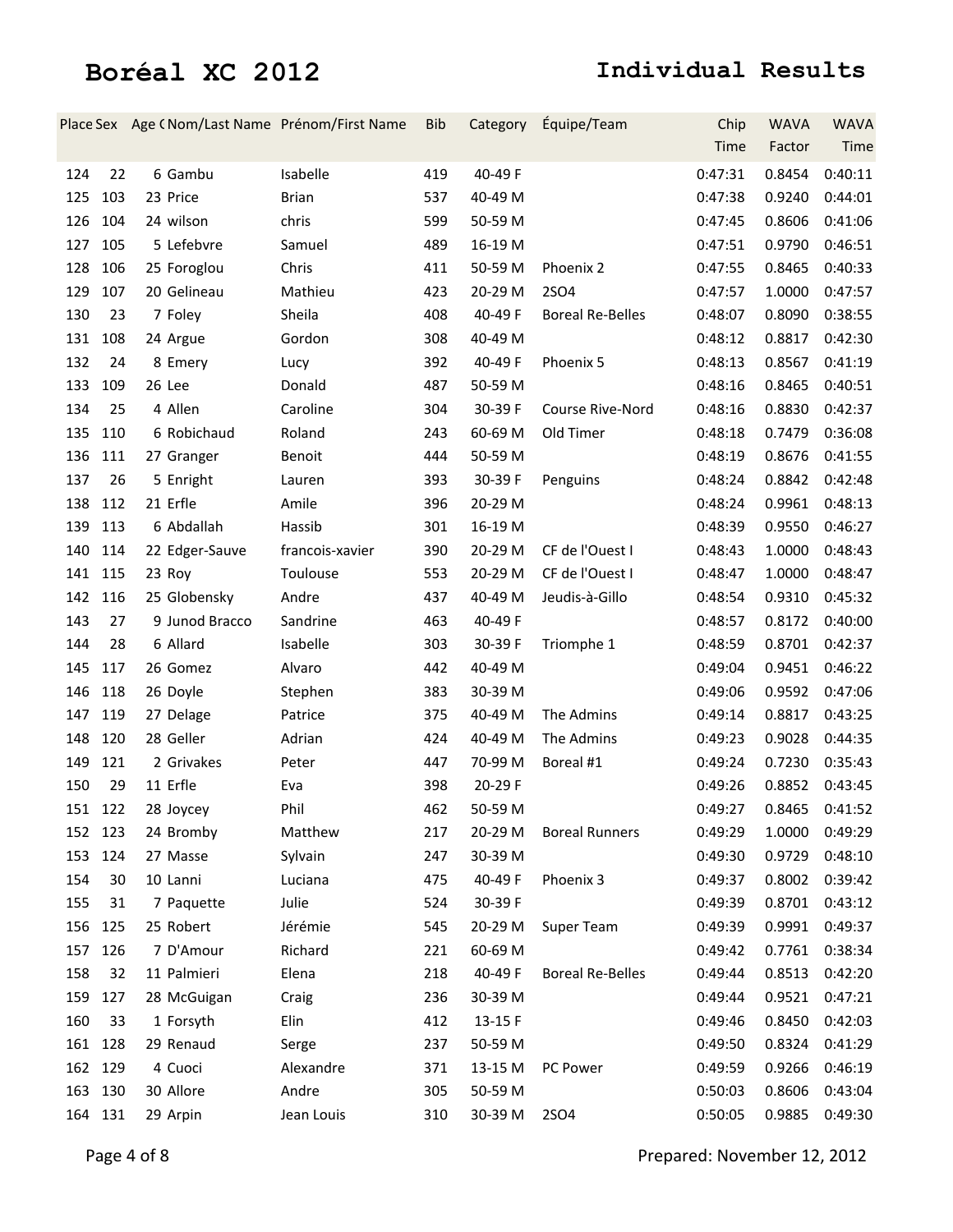|         |     | Place Sex Age (Nom/Last Name Prénom/First Name |                 | <b>Bib</b> | Category | Équipe/Team             | Chip    | <b>WAVA</b> | <b>WAVA</b>    |
|---------|-----|------------------------------------------------|-----------------|------------|----------|-------------------------|---------|-------------|----------------|
|         |     |                                                |                 |            |          |                         | Time    | Factor      | Time           |
| 165     | 34  | 8 Oleksiuk                                     | Katie           | 518        | 30-39 F  |                         | 0:50:05 | 0.8849      | 0:44:19        |
| 166     | 132 | 31 Seenchal                                    | Gerry           | 565        | 50-59 M  |                         | 0:50:09 | 0.8676      | 0:43:31        |
| 167     | 133 | 32 Racette                                     | Dennis          | 539        | 50-59 M  | <b>Boreal Pirates</b>   | 0:50:09 | 0.8676      | 0:43:31        |
| 168     | 134 | 8 Robins                                       | Michael         | 547        | 60-69 M  |                         | 0:50:11 | 0.7832      | 0:39:18        |
| 169     | 35  | 9 El-Beyrouthy                                 | Liliane         | 1458       | 30-39 F  |                         | 0:50:11 | 0.8616      | 0:43:14        |
| 170     | 135 | 33 Thompson                                    | Randy           | 584        | 50-59 M  |                         | 0:50:18 | 0.8395      | 0:42:14        |
| 171     | 136 | 34 Bazerghi                                    | Hani            | 320        | 50-59 M  |                         | 0:50:21 | 0.8113      | 0:40:51        |
| 172     | 137 | 26 Kyffan                                      | Jonathan        | 467        | 20-29 M  | Lakeside Academy 2      | 0:50:33 | 1.0000      | 0:50:33        |
| 173     | 36  | 12 Crawford                                    | Susan           | 367        | 40-49 F  | Phoenix 3               | 0:50:37 | 0.8090      | 0:40:57        |
| 174     | 138 | 35 Doyon                                       | Pierre          | 384        | 50-59 M  | Penguins                | 0:50:39 | 0.8536      | 0:43:14        |
| 175     | 37  | 3 Cotton                                       | Eileen          | 364        | 50-59F   |                         | 0:50:39 | 0.7621      | 0:38:36        |
| 176     | 139 | 36 Smith                                       | Tim             | 569        | 50-59 M  | Phoenix 4               | 0:51:02 | 0.8465      | 0:43:12        |
| 177     | 140 | 29 Laurent                                     | Eric            | 235        | 40-49 M  |                         | 0:51:03 | 0.8958      | 0:45:44        |
| 178     | 38  | 13 Demirdjian                                  | Maral           | 376        | 40-49 F  |                         | 0:51:10 | 0.8567      | 0:43:50        |
| 179     | 141 | 27 Boulanger                                   | Samuel          | 343        | 20-29 M  | Les Spinneux            | 0:51:11 | 1.0000      | 0:51:11        |
| 180     | 142 | 30 Ng                                          | George          | 517        | 40-49 M  | CF de l'Ouest II        | 0:51:11 | 0.9028      | 0:46:12        |
| 181 143 |     | 7 Orphanos                                     | Étienne         | 519        | 16-19 M  |                         | 0:51:12 | 0.9790      | 0:50:07        |
| 182 144 |     | 31 Scott                                       | Louis           | 564        | 40-49 M  | Les Spinneux            | 0:51:15 | 0.9169      | 0:47:00        |
| 183     | 39  | 4 Bourassa                                     | Monique         | 344        | 50-59 F  |                         | 0:51:26 | 0.7139      | 0:36:43        |
| 184     | 145 | 9 Gauthier                                     | Jacques         | 422        | 60-69 M  |                         | 0:51:33 | 0.8043      | 0:41:27        |
| 185     | 40  | 5 Vincent                                      | Johanne         | 593        | 50-59 F  | <b>Boreal Re-Belles</b> | 0:51:34 | 0.7428      | 0:38:18        |
| 186     | 41  | 14 Pietracupa                                  | Angela          | 530        | 40-49 F  |                         | 0:51:37 | 0.8249      | 0:42:35        |
| 187     | 146 | 37 Schmid                                      | <b>Nils</b>     | 1456       | 50-59 M  |                         | 0:51:42 | 0.8606      | 0:44:30        |
| 188     | 147 | 28 McRae                                       | Kevin           | 506        | 20-29 M  | Penguins                | 0:51:43 | 1.0000      | 0:51:43        |
| 189     | 42  | 6 Joseph                                       | Susan           | 461        | 50-59 F  |                         | 0:51:48 | 0.7718      | 0:39:59        |
| 190     | 148 | 10 Lo Vasco                                    | Frank           | 498        | 60-69 M  | Phoenix 1               | 0:51:52 | 0.7832      | 0:40:38        |
| 191     | 43  | 12 Saba                                        | Kathleen        | 555        | 20-29 F  | Lakeside Academy 1      | 0:52:02 | 0.8852      | 0:46:04        |
| 192 149 |     | 8 Charbonneau                                  | Jonathan        | 355        | 16-19 M  |                         | 0:52:05 |             | 0.9790 0:51:00 |
| 193 150 |     | 9 Deslauriers                                  | Charles-Antoine | 378        | 16-19 M  |                         | 0:52:17 | 0.9550      | 0:49:56        |
| 194     | 44  | 1 Laszylo                                      | Yelza           | 1455       | 60-69 F  |                         | 0:52:21 | 0.6078      | 0:31:49        |
| 195     | 151 | 30 Forget                                      | Mathieu         | 410        | 30-39 M  |                         | 0:52:21 | 0.9885      | 0:51:45        |
| 196     | 45  | 15 Renaud                                      | Fabienne        | 540        | 40-49 F  |                         | 0:52:22 | 0.8172      | 0:42:48        |
| 197     | 46  | 7 Finestone                                    | Dvorah          | 404        | 50-59 F  |                         | 0:52:32 | 0.7718      | 0:40:33        |
| 198     | 152 | 29 Doiron                                      | Philippe        | 381        | 20-29 M  |                         | 0:52:36 | 0.9991      | 0:52:33        |
| 199     | 47  | 13 Pilon                                       | Josie           | 532        | 20-29 F  | Triomphe 1              | 0:52:36 | 0.8852      | 0:46:34        |
| 200     | 153 | 10 Légaré                                      | Marc-Antoine    | 490        | 16-19 M  |                         | 0:52:42 | 0.9670      | 0:50:57        |
| 201     | 48  | 2 pivin                                        | gabrielle       | 533        | 60-69 F  |                         | 0:52:43 | 0.6656      | 0:35:06        |
| 202     | 49  | 16 Grenier                                     | Ginette         | 445        | 40-49 F  |                         | 0:52:46 | 0.7911      | 0:41:44        |
| 203     | 154 | 31 mongrain                                    | danny           | 511        | 30-39 M  |                         | 0:52:46 | 0.9840      | 0:51:55        |
| 204     | 155 | 32 Latour-Camiré                               | Frédéric        | 248        | 30-39 M  |                         | 0:52:47 | 0.9662      | 0:51:00        |
| 205     | 50  | 17 Galliker                                    | Joyce           | 418        | 40-49 F  |                         | 0:52:47 | 0.8249      | 0:43:32        |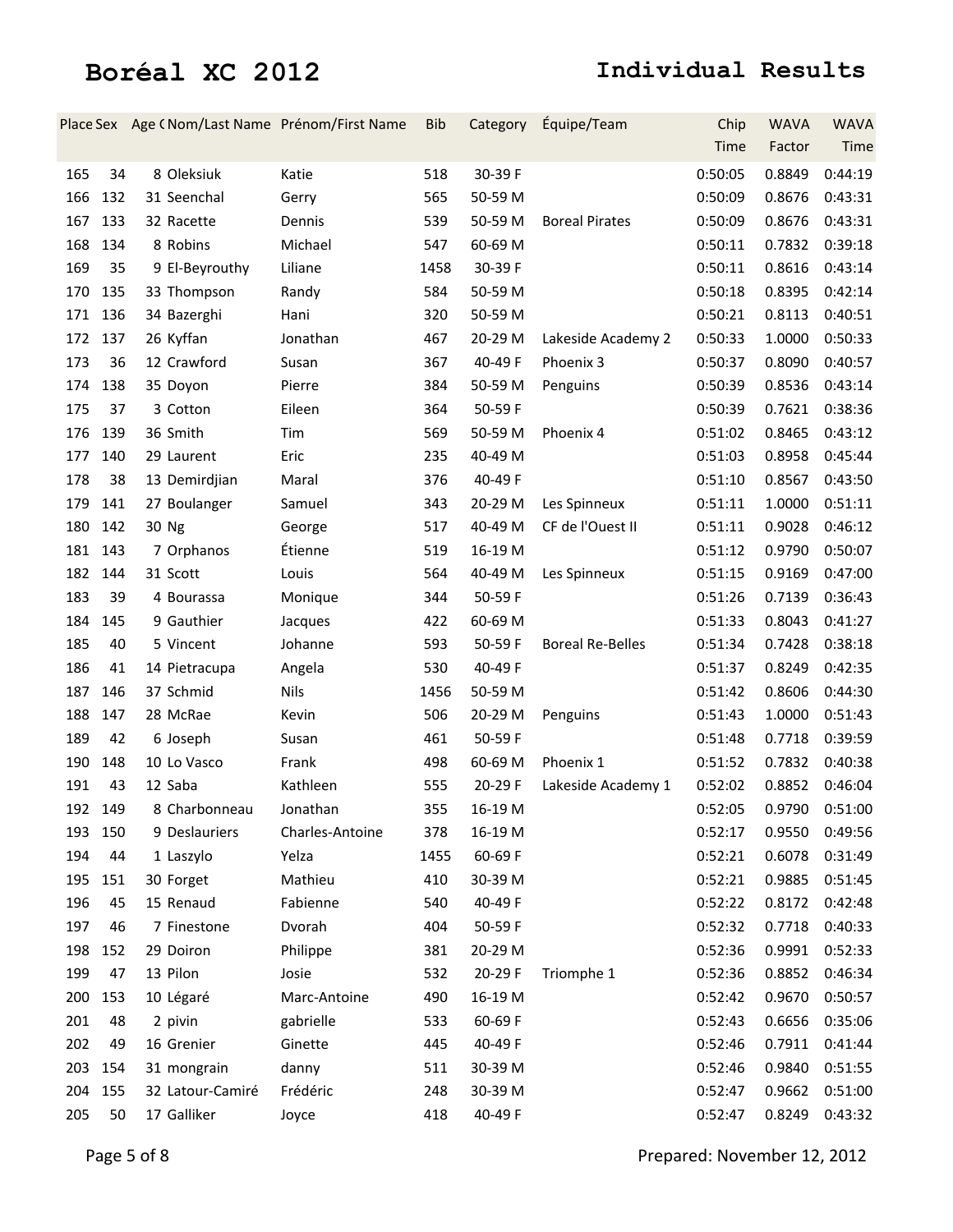|         |     | Place Sex Age (Nom/Last Name Prénom/First Name |               | <b>Bib</b> | Category | Équipe/Team           | Chip<br>Time | <b>WAVA</b><br>Factor | <b>WAVA</b><br>Time |
|---------|-----|------------------------------------------------|---------------|------------|----------|-----------------------|--------------|-----------------------|---------------------|
| 206     | 51  | 8 Rose                                         | Raeann        | 550        | 50-59 F  | Phoenix 2             | 0:52:53      | 0.7525                | 0:39:48             |
| 207     | 52  | 9 Serri                                        | Laura         | 567        | 50-59 F  | <b>Boreal Runners</b> | 0:52:54      | 0.7332                | 0:38:47             |
| 208     | 156 | 33 Pehlivanian                                 | Ara           | 526        | 30-39 M  | CF de l'Ouest II      | 0:52:56      | 0.9729                | 0:51:30             |
|         |     |                                                |               |            |          |                       |              |                       |                     |
| 209     | 53  | 3 Magher                                       | Susan         | 499        | 60-69 F  | Phoenix 1             | 0:53:08      | 0.6367                | 0:33:50             |
| 210     | 54  | 10 Fiset                                       | Stéphanie     | 405        | 30-39 F  |                       | 0:53:12      | 0.8616                | 0:45:50             |
| 211     | 157 | 38 Dotto                                       | Laurie        | 382        | 50-59 M  | Phoenix 2             | 0:53:14      | 0.8324                | 0:44:18             |
| 212     | 158 | 32 Preston                                     | David         | 536        | 40-49 M  | Lakeside Academy 1    | 0:53:20      | 0.8958                | 0:47:46             |
| 213     | 159 | 39 Métayer                                     | Daniel        | 214        | 50-59 M  | <b>Boreal Pirates</b> | 0:53:28      | 0.8465                | 0:45:15             |
| 214     | 55  | 18 Bayouk                                      | Jennifer      | 319        | 40-49 F  |                       | 0:53:30      | 0.8454                | 0:45:14             |
| 215     | 56  | 10 Klein                                       | Sari          | 466        | 50-59 F  |                       | 0:53:32      | 0.7814                | 0:41:50             |
| 216     | 160 | 33 Legrand                                     | Herve         | 492        | 40-49 M  | Triomphe 1            | 0:53:39      | 0.8958                | 0:48:04             |
| 217     | 57  | 19 Skierszkan                                  | Julia         | 568        | 40-49 F  | <b>Boreal Runners</b> | 0:53:50      | 0.7911                | 0:42:35             |
| 218     | 161 | 34 Stock                                       | Benoît-Pierre | 573        | 40-49 M  |                       | 0:53:50      | 0.8958                | 0:48:14             |
| 219     | 58  | 4 Smith                                        | Diana         | 216        | 60-69 F  |                       | 0:53:51      | 0.6271                | 0:33:46             |
| 220     | 59  | 20 Huneault                                    | Denise        | 458        | 40-49 F  |                       | 0:53:55      | 0.7911                | 0:42:39             |
| 221     | 60  | 11 Burton                                      | Lana          | 350        | 30-39 F  | Lakeside Academy 2    | 0:54:01      | 0.8842                | 0:47:45             |
| 222     | 162 | 40 Calderon                                    | Pedro         | 353        | 50-59 M  | Phoenix 3             | 0:54:07      | 0.8395                | 0:45:26             |
| 223     | 61  | 21 Fernandez                                   | Minerva       | 402        | 40-49 F  | CF de l'Ouest II      | 0:54:12      | 0.8090                | 0:43:51             |
| 224     | 62  | 11 Erfle                                       | Artemis       | 394        | 50-59 F  |                       | 0:54:13      | 0.7621                | 0:41:19             |
| 225     | 163 | 34 Fraser                                      | Andrew        | 415        | 30-39 M  |                       | 0:54:19      | 0.9729                | 0:52:51             |
| 226     | 63  | 5 Beaulieu                                     | Ghislaine     | 324        | 60-69 F  | <b>CCRMSB</b>         | 0:54:19      | 0.5981                | 0:32:29             |
| 227     | 64  | 2 Warren                                       | Julia         | 233        | 13-15 F  |                       | 0:54:21      | 0.8450                | 0:45:55             |
| 228     | 65  | 14 Dupuis                                      | Maty          | 388        | 20-29 F  |                       | 0:54:30      | 0.8852                | 0:48:15             |
| 229     | 164 | 3 Bernaquez                                    | Jean          | 328        | 70-99 M  |                       | 0:54:31      | 0.6138                | 0:33:28             |
| 230     | 66  | 22 Godin                                       | Sylvie        | 439        | 40-49 F  | Les Spinneux          | 0:54:41      | 0.8002                | 0:43:46             |
| 231     | 67  | 12 Glenn                                       | Helen         | 435        | 50-59 F  | Penguins              | 0:54:47      | 0.6946                | 0:38:03             |
| 232     | 165 | 35 Fussezy                                     | Christopher   | 417        | 40-49 M  | The Admins            | 0:54:49      | 0.9169                | 0:50:16             |
| 233     | 68  | 15 Clémence                                    | Catherine     | 359        | 20-29 F  |                       | 0:54:53      | 0.8852                | 0:48:35             |
| 234     | 69  | 13 Waxman                                      | Fern          | 596        | 50-59 F  | <b>Boreal Runners</b> | 0:55:01      | 0.7042                | 0:38:45             |
| 235     | 70  | 23 Craig                                       | Shauna        | 365        | 40-49 F  |                       | 0:55:02      | 0.8172                | 0:44:59             |
| 236     | 71  | 24 Pignatelli                                  | Alessandra    | 531        | 40-49 F  |                       | 0:55:18      | 0.8567                | 0:47:22             |
| 237     | 166 | 41 Phillips                                    | Meirion       | 528        | 50-59 M  |                       | 0:55:23      | 0.8606                | 0:47:40             |
| 238     | 167 | 11 Filion                                      | Maurice       | 403        | 60-69 M  |                       | 0:55:29      | 0.7691                | 0:42:40             |
| 239     | 168 | 12 Walker                                      | Clifford      | 595        | 60-69 M  |                       | 0:55:30      | 0.7402                | 0:41:05             |
| 240     | 72  | 25 Martin                                      | Michelle      | 503        | 40-49 F  | Phoenix 5             | 0:55:36      | 0.8390                | 0:46:39             |
| 241     | 169 | 35 Davis                                       | Steven        | 374        | 30-39 M  | Phoenix 5             | 0:55:37      | 0.9592                | 0:53:21             |
| 242 170 |     | 36 Rodrigues                                   | Fernando      | 549        | 30-39 M  |                       | 0:55:43      | 0.9521                | 0:53:03             |
| 243     | 171 | 13 Blilenko                                    | Victor        | 333        | 60-69 M  | <b>Boreal Pirates</b> | 0:56:04      | 0.7550                | 0:42:20             |
| 244     | 73  | 12 Auger                                       | Mylene        | 311        | 30-39 F  |                       | 0:56:06      | 0.8849                | 0:49:38             |
| 245     | 172 | 37 Reynolds                                    | Chad          | 542        | 30-39 M  |                       | 0:56:09      | 0.9662                | 0:54:15             |
| 246 173 |     | 42 Gilbert                                     | Jacques       | 430        | 50-59 M  |                       | 0:56:18      | 0.8395                | 0:47:15             |
|         |     |                                                |               |            |          |                       |              |                       |                     |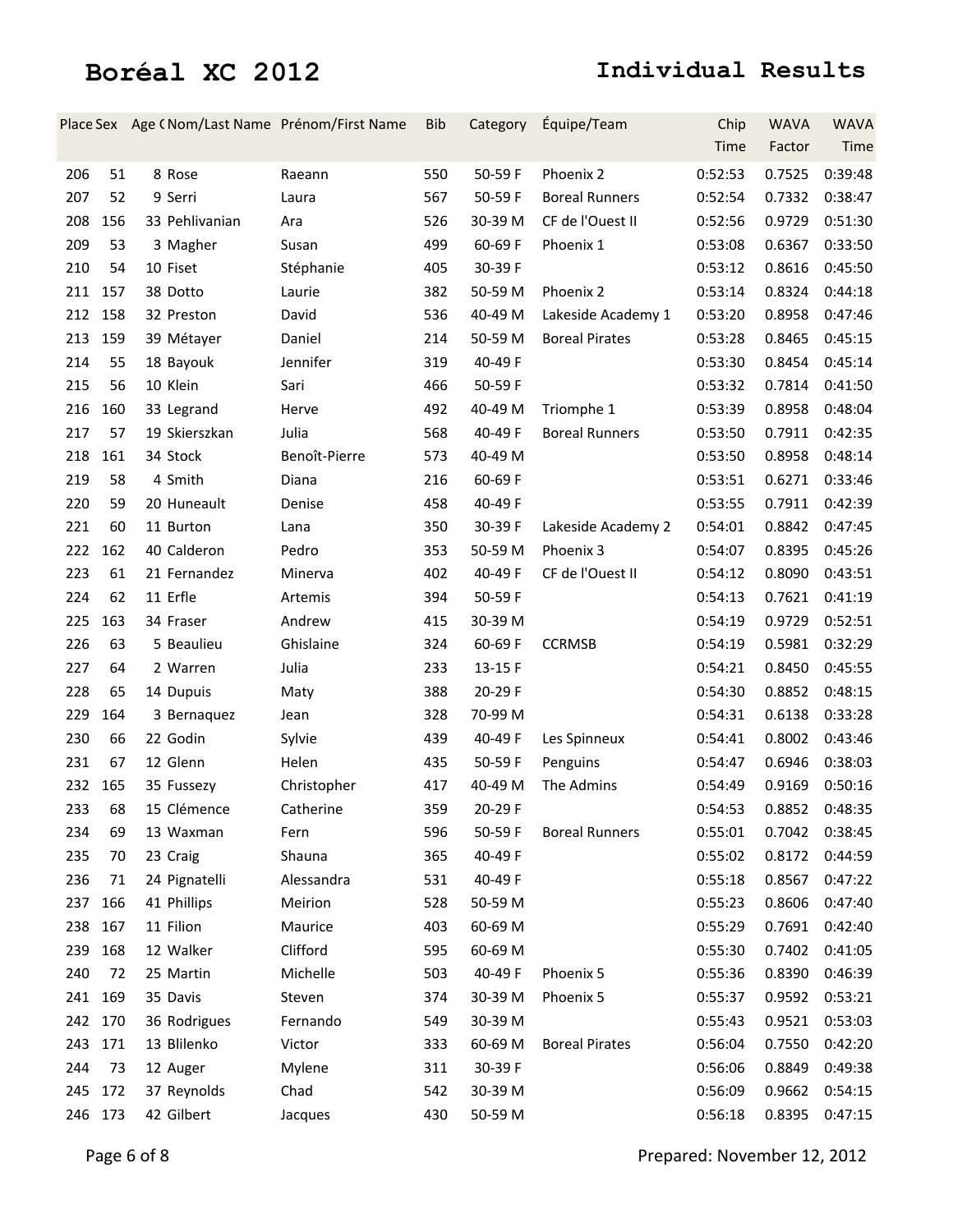|     |     | Place Sex Age (Nom/Last Name Prénom/First Name |                          | <b>Bib</b> | Category  | Équipe/Team                  | Chip    | <b>WAVA</b> | <b>WAVA</b> |
|-----|-----|------------------------------------------------|--------------------------|------------|-----------|------------------------------|---------|-------------|-------------|
|     |     |                                                |                          |            |           |                              | Time    | Factor      | Time        |
| 247 | 74  | 13 Mitchell                                    | Cheeka                   | 510        | 30-39 F   | Lakeside Academy 1           | 0:56:20 | 0.8830      | 0:49:45     |
| 248 | 174 | 30 Gore                                        | James                    | 443        | 20-29 M   |                              | 0:56:20 | 0.9999      | 0:56:20     |
| 249 | 175 | 43 Fitzgibbon                                  | Kevin                    | 406        | 50-59 M   | Phoenix 4                    | 0:56:24 | 0.8113      | 0:45:45     |
| 250 | 176 | 36 Sabourin                                    | Scott                    | 556        | 40-49 M   |                              | 0:56:40 | 0.9380      | 0:53:09     |
| 251 | 177 | 44 Renaud                                      | Claude                   | 541        | 50-59 M   | Les Spinneux                 | 0:56:47 | 0.8606      | 0:48:52     |
| 252 | 75  | 16 Ward                                        | Laurel                   | 1459       | 20-29 F   |                              | 0:56:49 | 0.8852      | 0:50:17     |
| 253 | 76  | 14 Glionna                                     | Cheryl                   | 436        | 30-39 F   |                              | 0:56:49 | 0.8814      | 0:50:05     |
| 254 | 77  | 17 Schmidt                                     | Marie-Christine          | 562        | 20-29 F   | <b>Boreal Runners</b>        | 0:56:50 | 0.8852      | 0:50:19     |
| 255 | 178 | 38 Schmieder                                   | Paul                     | 563        | 30-39 M   |                              | 0:56:52 | 0.9592      | 0:54:33     |
| 256 | 179 | 14 Griffin                                     | Dennis                   | 446        | 60-69 M   |                              | 0:57:05 | 0.8043      | 0:45:54     |
| 257 | 180 | 37 Saucier                                     | Mario                    | 561        | 40-49 M   |                              | 0:57:07 | 0.8958      | 0:51:10     |
| 258 | 78  | 15 Naud                                        | Mathilde Marie Souri 515 |            | 30-39 F   | Les cochons du monde 0:57:07 |         | 0.8830      | 0:50:26     |
| 259 | 181 | 31 Do                                          | Pierre Chi Son           | 379        | 20-29 M   | Les cochons du monde 0:57:07 |         | 1.0000      | 0:57:07     |
| 260 | 79  | 16 Langevin                                    | Marisol                  | 473        | 30-39 F   |                              | 0:57:26 | 0.8830      | 0:50:43     |
| 261 | 80  | 14 McAlear                                     | Mary                     | 504        | 50-59 F   |                              | 0:57:32 | 0.7428      | 0:42:44     |
| 262 | 81  | 18 Lapointe                                    | NIcole                   | 474        | 20-29 F   | CF de l'Ouest I              | 0:57:38 | 0.8852      | 0:51:01     |
| 263 | 182 | 32 Desjardins                                  | Jean-César               | 377        | 20-29 M   |                              | 0:57:57 | 1.0000      | 0:57:57     |
| 264 | 183 | 39 Paquette                                    | Francois                 | 525        | 30-39 M   |                              | 0:57:58 | 0.9521      | 0:55:11     |
| 265 | 82  | 26 Arpin                                       | Stephanie                | 309        | 40-49 F   |                              | 0:58:00 | 0.8567      | 0:49:41     |
| 266 | 184 | 33 Golovanov                                   | Alexander                | 440        | 20-29 M   |                              | 0:58:27 | 1.0000      | 0:58:27     |
| 267 | 83  | 27 Robert                                      | Isabelle                 | 544        | 40-49 F   |                              | 0:58:28 | 0.8249      | 0:48:13     |
| 268 | 84  | 28 Blandin                                     | Lea                      | 334        | 40-49 F   |                              | 0:58:43 | 0.7911      | 0:46:27     |
| 269 | 185 | 38 Guo                                         | Weiming                  | 1457       | 40-49 M   |                              | 0:59:01 | 0.9099      | 0:53:42     |
| 270 | 186 | 5 Stock                                        | Pierre-Nicolas           | 572        | 13-15 M   |                              | 0:59:04 | 0.9266      | 0:54:44     |
| 271 | 187 | 4 Anton                                        | Fulgen                   | 220        | 70-99 M   |                              | 0:59:06 | 0.7031      | 0:41:33     |
| 272 | 85  | 17 Giannoukakis                                | Vasso                    | 428        | 30-39 F   |                              | 0:59:09 | 0.8616      | 0:50:58     |
| 273 | 86  | 19 Godin                                       | Jessica                  | 438        | 20-29 F   | Lakeside Academy 2           | 0:59:13 | 0.8852      | 0:52:25     |
| 274 | 87  | 20 Aoun                                        | Valery                   | 224        | $20-29$ F | Babino & Compagnie           | 0:59:15 | 0.8852      | 0:52:26     |
| 275 | 88  | 29 Beauge                                      | Guylene                  | 323        | 40-49 F   |                              | 0:59:22 | 0.7911      | 0:46:57     |
| 276 | 188 | 15 Tana                                        | Raphael                  | 576        | 60-69 M   |                              | 0:59:25 | 0.8043      | 0:47:47     |
| 277 | 189 | 16 Quartz                                      | Wayne                    | 538        | 60-69 M   | Phoenix 2                    | 0:59:30 | 0.7761      | 0:46:10     |
| 278 | 89  | 2 Bolduc                                       | Cynthia-Jade             | 337        | 16-19F    |                              | 0:59:32 | 0.8756      | 0:52:08     |
| 279 | 90  | 30 Poulios                                     | Maria                    | 535        | 40-49 F   |                              | 0:59:53 | 0.8322      | 0:49:50     |
| 280 | 91  | 21 Wilkins                                     | Amanda                   | 598        | 20-29 F   |                              | 1:00:00 | 0.8852      | 0:53:07     |
| 281 | 92  | 31 Gervais                                     | Monique                  | 1453       | 40-49 F   |                              | 1:00:03 | 0.8172      | 0:49:04     |
| 282 | 93  | 18 Costantini                                  | Daphne                   | 363        | 30-39 F   |                              | 1:00:18 | 0.8701      | 0:52:28     |
| 283 | 94  | 3 Saucier                                      | Victoria                 | 560        | 13-15 F   | PC Power                     | 1:00:19 | 0.8450      | 0:50:58     |
| 284 | 190 | 17 Meloche                                     | Gérard                   | 508        | 60-69 M   |                              | 1:00:24 | 0.7620      | 0:46:01     |
| 285 | 95  | 32 Leger                                       | Nicole                   | 491        | 40-49 F   |                              | 1:00:38 | 0.8090      | 0:49:03     |
| 286 | 191 | 39 Stewart                                     | Doug                     | 570        | 40-49 M   | The Admins                   | 1:00:40 | 0.8817      | 0:53:29     |
| 287 | 96  | 22 Baril                                       | Lysanne                  | 317        | 20-29 F   |                              | 1:00:41 | 0.8852      | 0:53:43     |